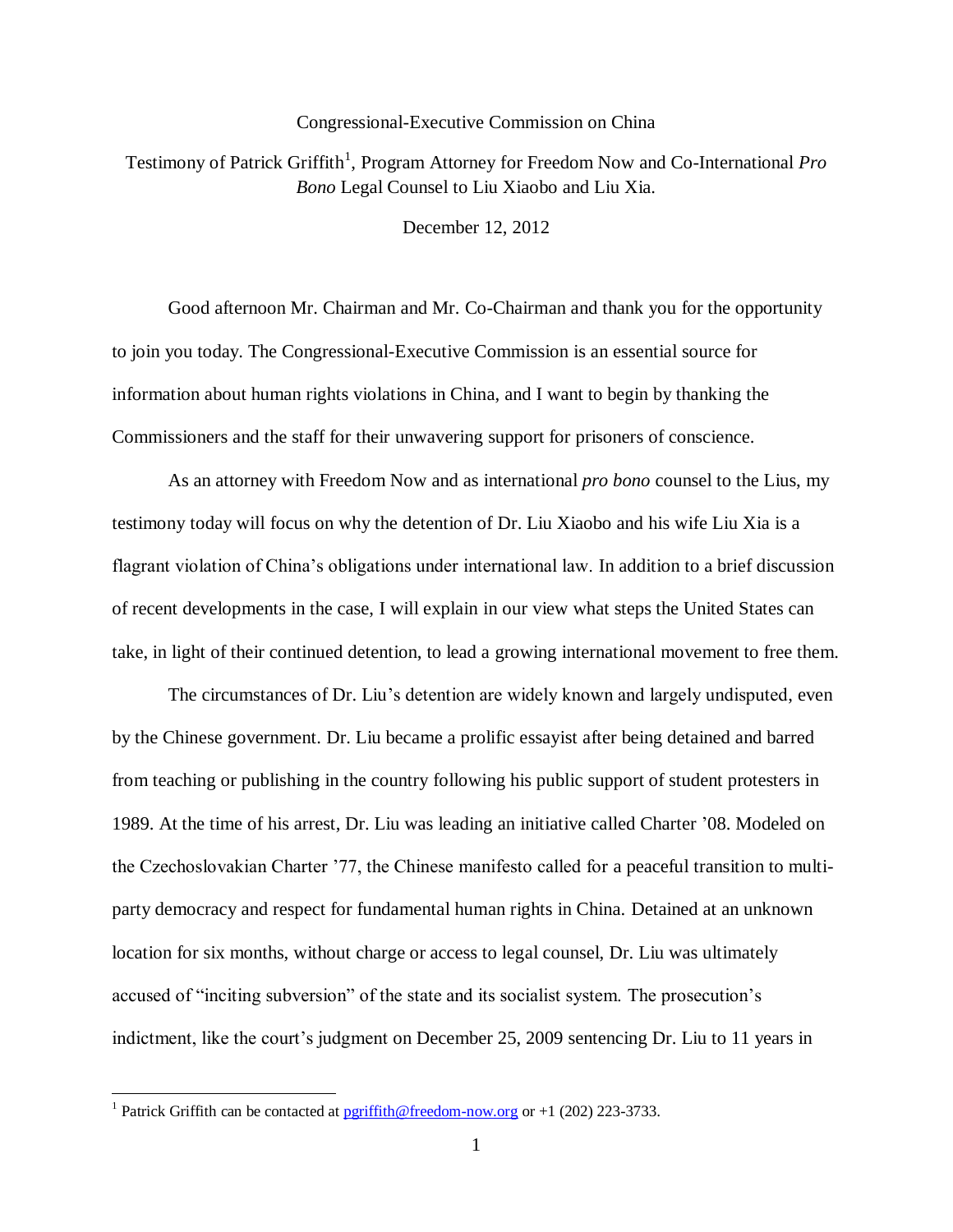prison, specifically relied on his writings as proof of his guilt.

Shortly after the Norwegian Nobel Committee announced the following October that it would award the Peace Prize to Dr. Liu, "in recognition of his long and non-violent struggle for fundamental human rights in China," the government placed Dr. Liu's wife, Liu Xia, under house arrest. Two years later, she remains cut-off from the outside world without even the pretense of legal process. Just last week, reporters from the *Associated Press* managed to reach Liu Xia and described the desperate situation she faces. In her first interview in over two years, Liu Xia confirmed that she has been confined to her home, unable to communicate with the outside world, except for weekly trips to buy groceries and visit family. She described her continued house arrest as "painfully surreal" and noted that although she initially felt prepared for the consequences of the Peace Prize, she never imagined she would be unable to leave her home. After two years of house arrest, Liu Xia was described as looking frail and frequently confined to bed due to back pain. "I don't keep track of the days anymore" she said.

The prosecution of Dr. Liu and the lack of due process afforded to him clearly violate China's international obligations. China has signed the International Covenant on Civil and Political Rights, which specifically protects the right to peaceful freedom of expression. These international protections apply regardless of whether Chinese domestic law punishes peaceful political expression as "subversion" and the government's constant refrain that Dr. Liu's imprisonment is the result of a criminal prosecution is simply irrelevant. Further, as internationally protected rights, their violation is the proper concern of the international community—not merely an issue of domestic "judicial sovereignty."

The violation of Liu Xia's rights is even more appalling. Despite a mountain of evidence to the contrary, the Chinese government has claimed that "no legal enforcement measure has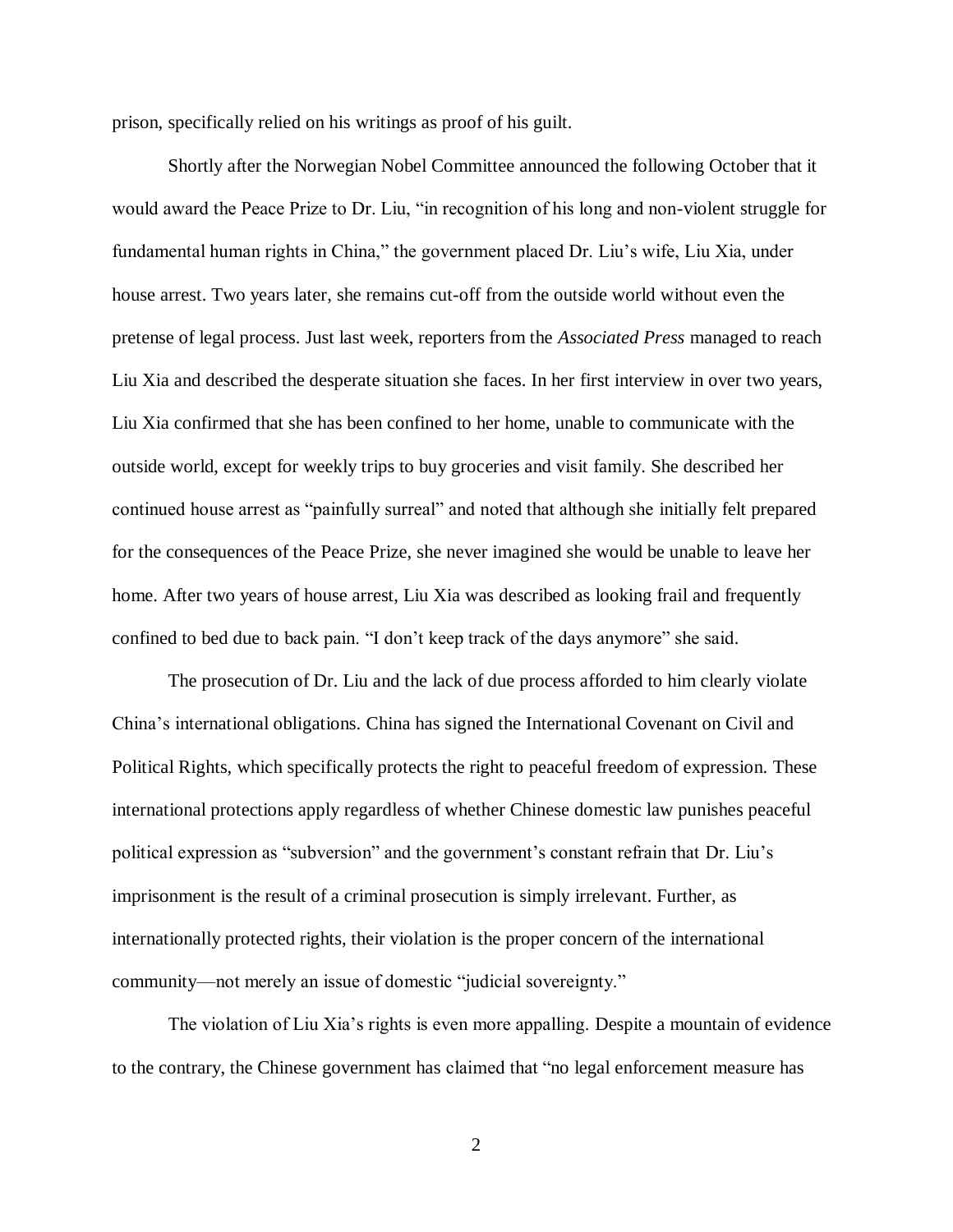been taken" against her. This claim is either a lie or an admission of guilt, and as amplified by the recent reports about the toll her house arrest is taking, it is also incredibly cruel. Most strikingly, Liu Xia's continued detention is patently illegal—nothing under domestic or international law authorizes the indefinite detention of a person, without any due process whatsoever, for the crime of being married to a Nobel Laureate.

In response to petitions filed by Freedom Now on behalf of Lius, the United Nations Working Group on Arbitrary Detention found their continued detentions to be arbitrary under international law. Despite this finding by the United Nations, and its call for their immediate release, life for Dr. Liu and Liu Xia remains unchanged since he received the Nobel Peace Prize two years ago. Unfortunately, this lack of progress can also be seen in other Chinese cases, such as that of imprisoned rights lawyer Gao Zhisheng. As Mr. Gao's wife described to this Commission in February, the Chinese government has repeatedly disappeared and tortured Mr. Gao because of his support for religious minority groups, workers, and victims of land seizures. After holding Mr. Gao *incommunicado* for 20 months, the government announced at the end of last year that it would imprison him for an additional three years for allegedly violating the terms of a suspended sentence imposed in 2006 after Mr. Gao confessed to "inciting subversion" after interrogators threatened his family. As with Liu Xia, the total lack of due process afforded to Mr. Gao belies any notion that the Chinese government respects the "rule of law" it so frequently claims to uphold.

While the Chinese government's intransigence on these cases is certainly frustrating, the international movement to free the Lius is gathering cohesion and momentum. Last week, the International Committee for Liu Xiaobo, a coalition of six Nobel Peace Prize Laureates and 15 non-government organizations, including our own, released a letter from 134 Nobel Laureates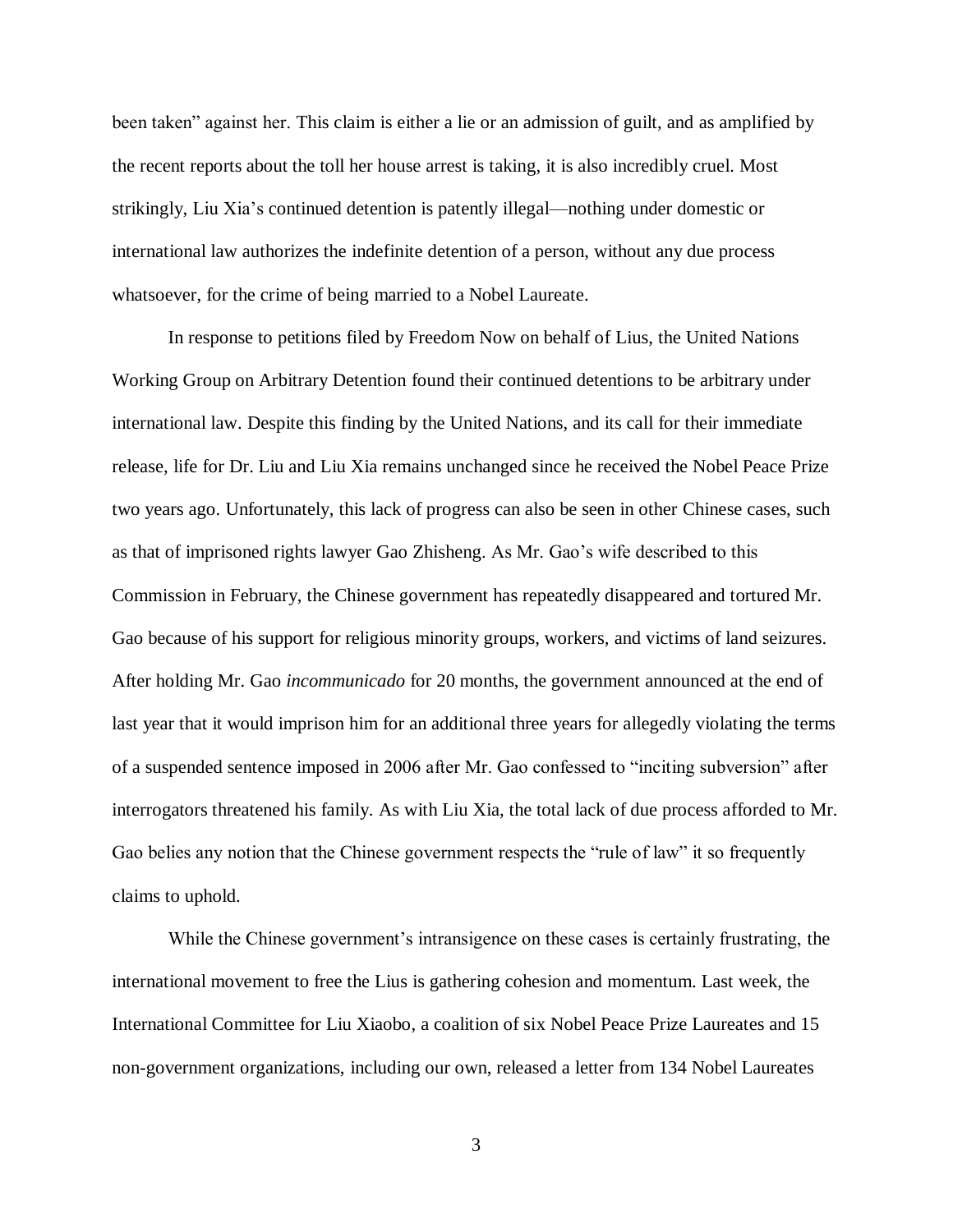calling for the immediate and unconditional release of the Lius. What is striking about the letter is not only the number of signatures, but also the diversity of its supporters. The letter, lead by Archbishop Desmond Tutu and Sir Richard Roberts was signed by Laureates from across all six Nobel disciplines, not just his fellow Peace Prize winners. Archbishop Tutu is also leading an effort to build a citizens' movement in support of the Lius. Launched with a petition on Change.org that mirrors the Laureate letter, the initiative surpassed 200,000 signatures from 82 countries in less than 48 hours and continues to gather support.

In light of this growing citizens' movement, there are three ways that the United States can redouble its efforts and change its tactics in support of the Lius. As Representatives Frank Wolf (R-TX) and Jim McGovern (D-MA) of the Tom Lantos Human Rights Commission noted last Thursday during the launch of the Defending Freedoms Project, respect for human rights is a non-partisan issue and the United States has an essential role in speaking out against abuses.

First, as a Nobel Peace Prize Laureate himself, President Obama has the unique opportunity to take a leading role in the growing citizens' movement. Initiatives such as the Laureate letter organized Archbishop Tutu and Mr. Roberts provide Mr. Obama with a readymade platform to highlight the continuing detention of the Lius. While the President did call for Dr. Liu's release shortly after he was announced as the recipient of the 2010 Nobel Peace Prize, we are disappointed that since then he has not publicly reiterated this call nor has he ever personally called for Liu Xia's release. The President's voice in support of the Lius has the potential to galvanize the international community. However, without the President's personal engagement on initiatives such as the Laureate letter, Beijing will receive the message that it can continue to detain Dr. Liu and Liu Xia in violation of international law without suffering any further public consequences.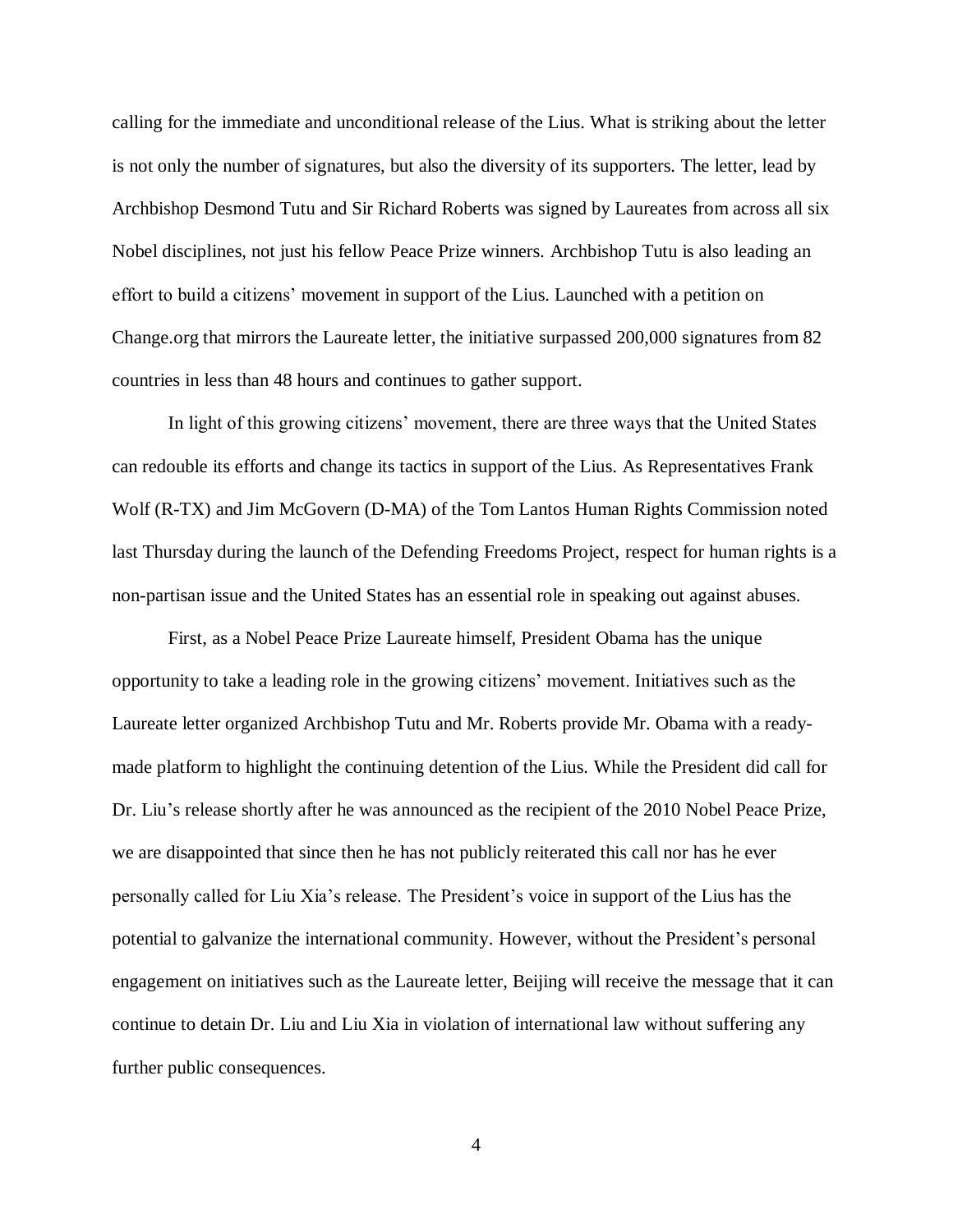Second, the United States should consistently and publicly hold the Chinese government accountable for its continued refusal to release the Lius. While there is certainly a role for quiet diplomacy, the situation for Dr. Liu and Liu Xia has remained largely unchanged over the last two years. Because the ultimate measure of success is their freedom, the anniversary of the Nobel award presents an opportune moment for the United States to reassess its approach. During the Cold War, many high-level bilateral meetings, regardless of topic, began with the U.S. representative raising concerns about political prisoners. Reinstituting such tactics would send a clear message that the Chinese government's refusal to comply with international law is unacceptable.

Finally, the United States should take a leading role in multilateral efforts to support the Lius. For example, leadership on a letter from other G8 countries highlighting the continued detention of the world's only imprisoned Nobel Peace Prize Laureate would remind the incoming Chinese leadership that if it wants to join the community of nations as a full partner, it must do more that merely talk about human rights and the rule of law. It is our belief that even a private discussion about such a public multilateral effort could have real and positive impacts on the ground. Especially in light of the recent news about Liu Xia's plight, these kinds of international efforts are urgently needed.

My testimony today has focused on a handful of cases. Admittedly, they are among the hardest cases in one of the most difficult countries. The challenge of such high profile cases is that they often lead to multiple, but ultimately uncoordinated, initiatives. With Archbishop Tutu's efforts to develop an increasingly cohesive citizens' movement, this anniversary presents an important opportunity to refocus attention on the continued detention of Dr. Liu Xiaobo and his wife Liu Xia. While relations between the United States and China are necessarily complex,